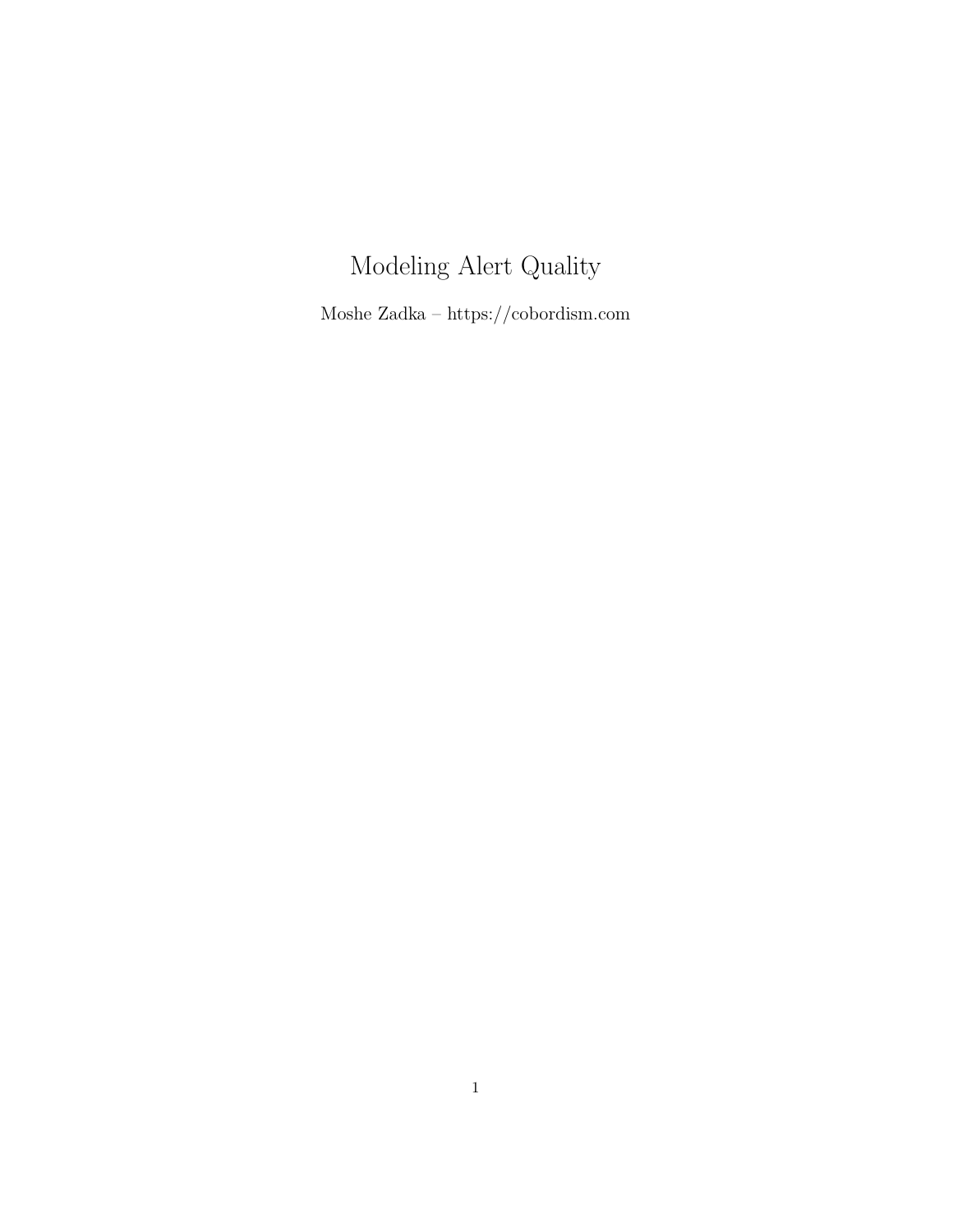#### Acknowledgement of Country

Belmont (in San Francisco Bay Area Peninsula) Ancestral homeland of the Ramaytush Ohlone people

# 0.1 What are alerts?

Before I talk about alert quality, I want to make sure we are all on the same page: what are alerts? Whether good or bad, it is important to distinguish them from other things.

#### What are alerts?

Good or bad

#### 0.1.1 Monitoring

There can be different models of alerts. This is a specific, but popular model. If alerts are to be about a system, then the system has to send some monitoring, or observability, data somewhere.

If we want more than a single data point to cause an alert, this data sink has to aggregate the data. This is going to be the source of the alerts.

#### Monitoring

 $System \rightarrow Aggregation$ 

#### 0.1.2 Event

A system that constantly alerts is as useless as a system that always alerts. If alerts are based on data, and should not be sent all the time, we can model an alert as a kind of event. The definition of an event is that some query against the aggregated data returns an atypical value.

But not events are alerts!

#### Event

Aggregator query atypical value

# 0.1.3 Alert: Low priority

A low priority alert is when an event indicates a problem, but the problem is not urgent. This kind of alert usually shows up in e-mail, as a task, or in slack.

#### Low priority alert

Bad event (not urgent)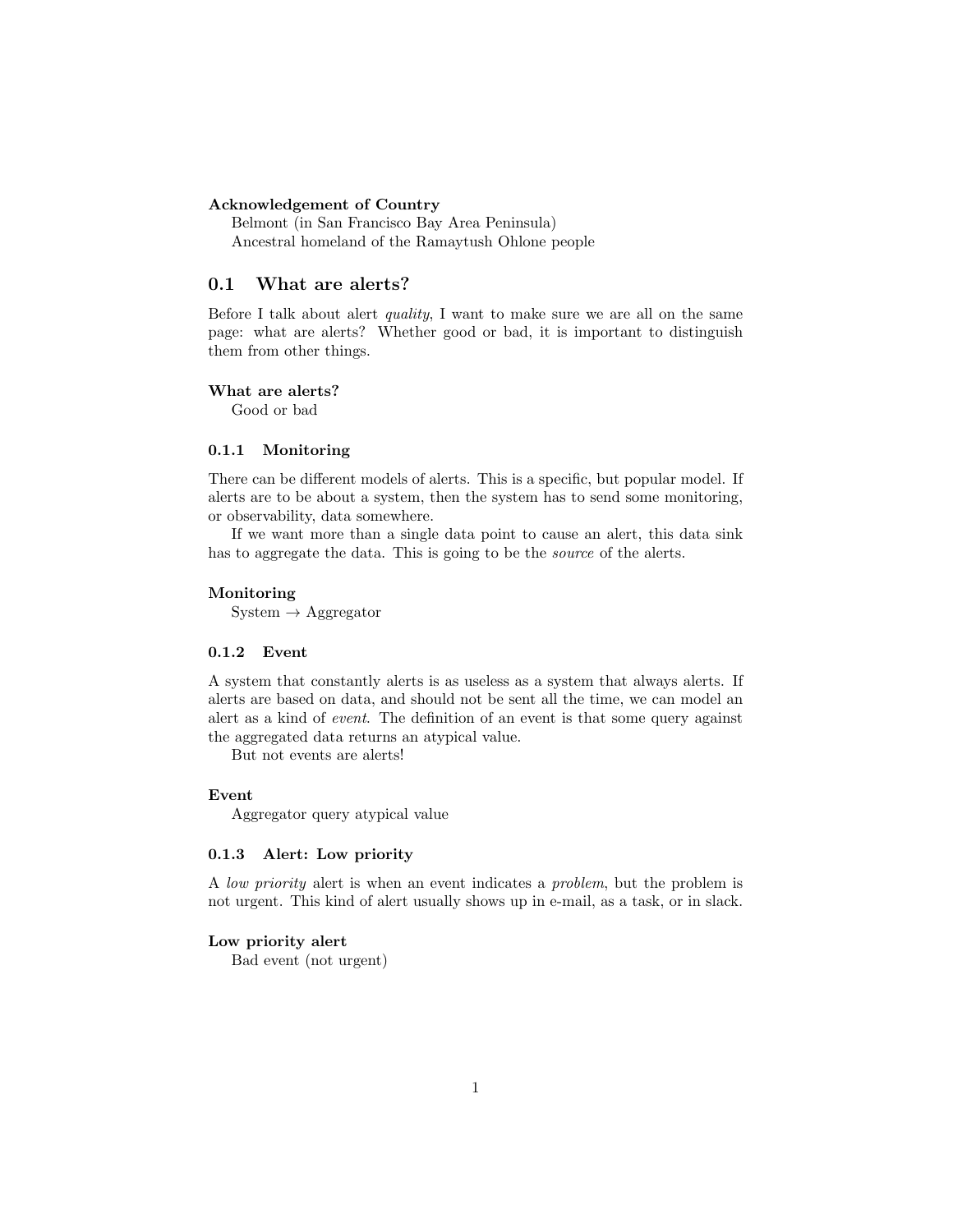#### 0.1.4 Alert: High priority

A high-priority alert is an event that we have decided should require an immediate action. This kind of alert will usually text, ring, or otherwise cause sounds, lights, and vibrations from a mobile device.

This is intended to draw immediate attention, potentially waking someone up. These alerts, high priority ones, are the focus of this talk.

It is those alerts whose quality we want to measure.

#### High priority alert

Break-fix needed! Focus of this talk

# 0.2 What is alert quality?

So now that we have decided what alerts to measure, what exactly will we measure? It is useful to break the measurement into measuring three kinds of alarms:

- True alarms: Those are alarms that indicated a real problem that needed to be fixed.
- False alarms: Those are alarms that happened, despite there not being a problem, or a problem that had to be fixed immediately.
- Missing alarms: Much like the curious case of the dog in the night time, alarms that do not exist are just as important as those which do. A missing alarm is a problem that, in retrospect, needed to be fixed urgently, and yet no alarm was sent.

Distinguishing these alerts from each other can only be done retroactively. If you knew an alert was a false alarm, there would be no need to send it! This leads to an important aspect of alert quality: it can only be measured retroactively.

#### What is alert quality made of?

True alarms False alarms Missing alarms

#### 0.2.1 True Alarm

What parameters would make up the quality of a true alarm? In other words, what numbers are good when they go in one direction and bad when they go in another?

Right now we are not focused on how to trade them off, let alone improving! All we want here is to capture the data.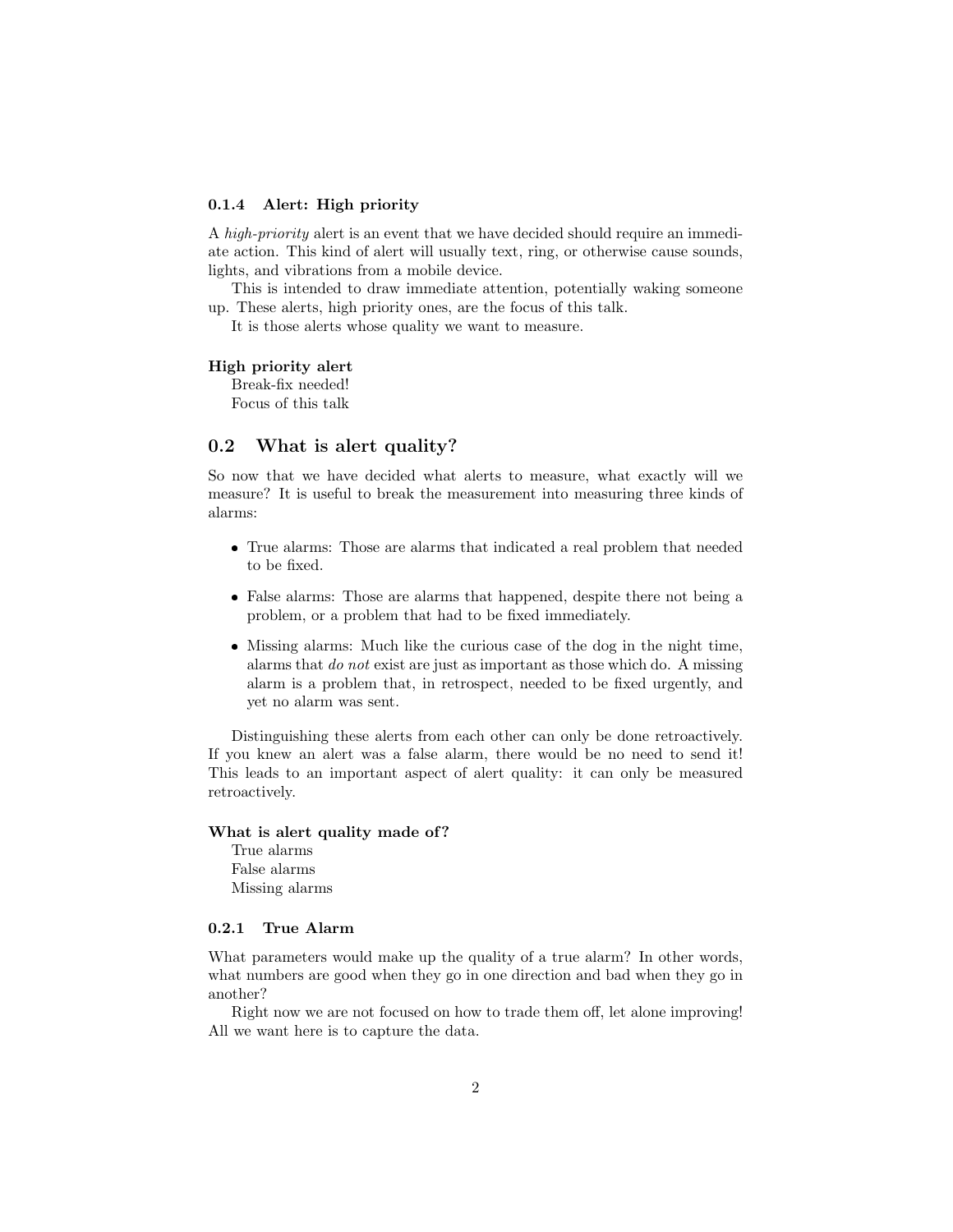The most important thing about a true alarm is the latency of the alert. So important it is, in fact, that it is useful to break it down:

- From the beginning of the issue to the detection
- From the detection to someone acknowleding it
- From acknowledgement to having some diagnosis (enough to fix)
- From initial diagnosis to remediation.

Though the aggregate matters, breaking it down gives better insights into where the problems are.

#### True Alarm

- Start to detect
- Detect to acknowledge
- Acknowledge to diagnosis
- Diagnosis to remediation

### 0.2.2 Missing Alarm

A missing alarm, by definition, still caused a problem that needed fixing. Since this is the measurement stage, this problem has already been fixed.

This means that the very same parameters can be measured for the missing alarm: latency to remediation, broken down by similar metrics.

Indeed, one of the measurement of a true alarm should be to improve at least one of those. The glaring one is "time to detect", but this needs not be the only one.

A true alarm could route better, improving detection to acknowledgement. It could add diagnostic information, allowing faster diagnosis. It could point to the right runbook, allowing faster remediation.

# Missing Alarm

- Start to detect
- Detect to acknowledge
- Acknowledge to diagnosis
- Diagnosis to remediation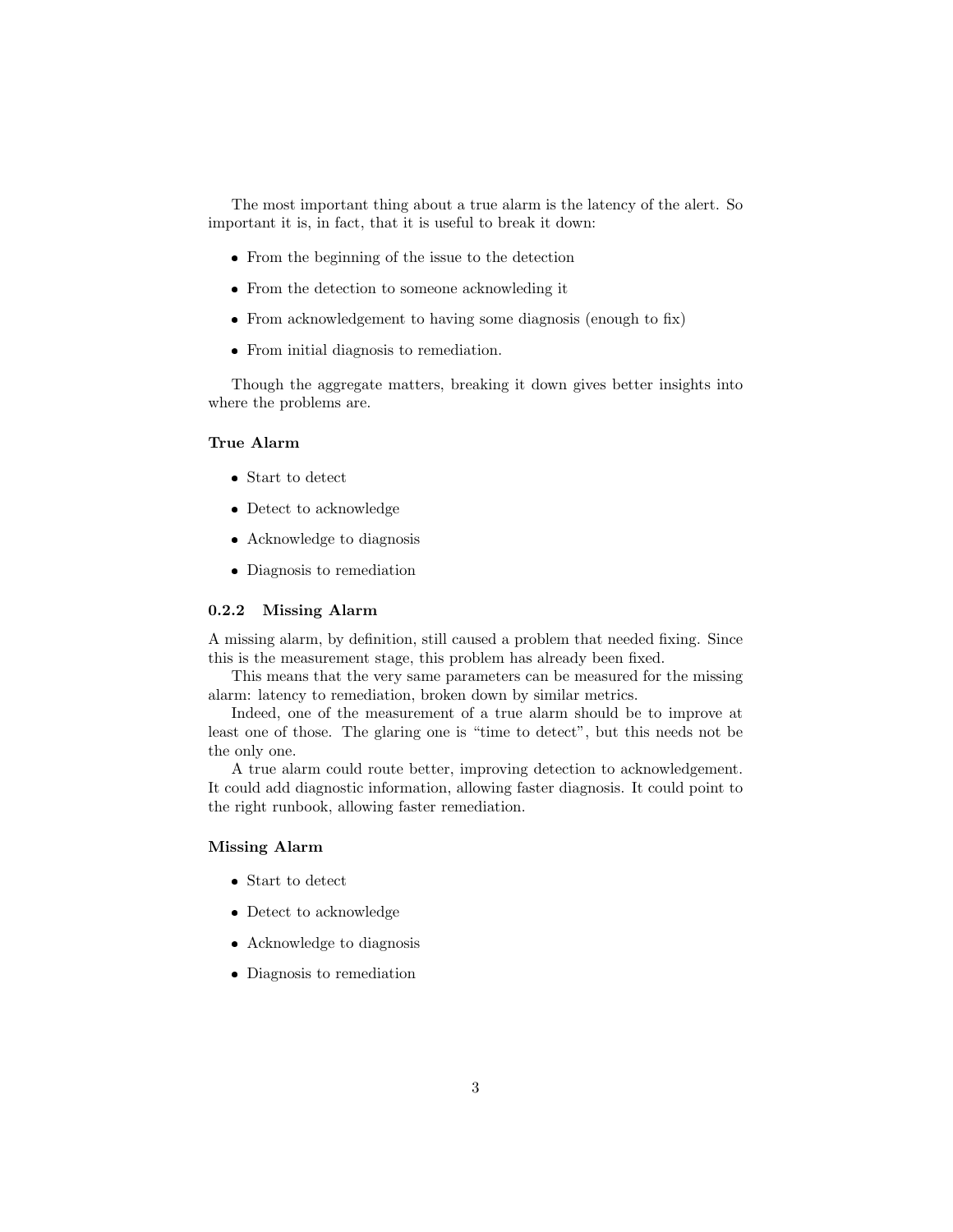#### 0.2.3 False Alarm

A false alarm is one, by definition, that did not have any remediation involved. This means that the latency for a false alarm is from the detection to diagnosis.

In this case, there are fewer steps. It is still worthwhile to break down the times from detection to acknowledgement, and from acknowledgement to the "all clear" diagnosis.

#### False Alarm

Detect to acknowledgement Acknowledgement to diagnosis

#### 0.2.4 Cost of alerting

A false alarm is one where no incident happened. In contrast, a useless alarm is one that indicated an incident that had already been alerted on.

This might mean a previous alert has already indicated the incident, or it might mean a human became aware of the issue in some other way. For example, users reporting issues in an application falls under this bucket.

Both kind of alerts are overhead: had their not been an alerting system at all, they would not have been sent, with no degradation to the service provided.

#### Alerting costs

False alarm Useless alarm

# 0.2.5 Cost of not alerting

If there is only measurement of costs of alerting, than the incentive is to never alert. People have the revealed preference of building alerting systems.

The reason is because there is a cost to *not* alerting. A missing alarm can result in increased remediation latency. Measuring both the total increase, and breaking down the increases, is useful.

#### Non-alerting costs

Extra time to remediate Broken down

#### 0.2.6 Alert quality as cost

Putting those two costs together allows modeling alert quality as cost. The total cost of alerting, plus the total cost of not alerting, is an "anti-quality" measurement.

In order to get a quality measurement, negate it. If dealing with negative numbers is too depressing, since the best is zero, add a large constant.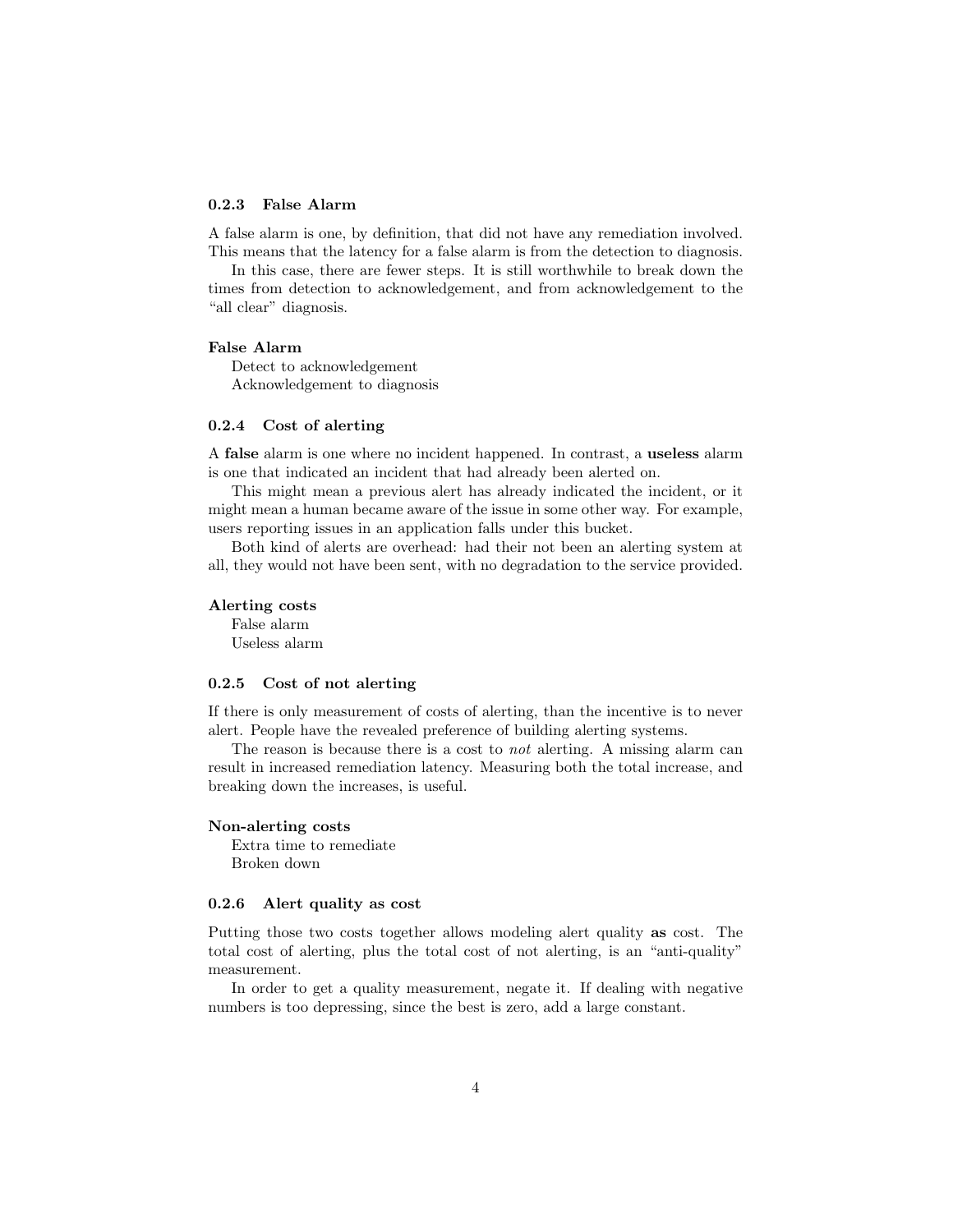The important thing about alert quality is how to improve it, so adding a constant value does not change the resulting actions. It is, sometimes, nicer to avoid having to say "OKR is to reduce alert value by 10%".

#### Alert quality as value

Cost reduction because of true alarm minus cost of false alarms

# 0.3 Cost of alarm

In order to model alert quality as value, we need to measure cost. Measuring is always and forever a process of estimation.

In other words, measuring alerting costs means gathering the data from the incidents, and estimating a cost per alert. This can mean that sometimes it's useful to give a cost not in dollars, but in some fake currency.

This can sometimes communicate better systemic estimation errors. Systemic errors end up not changing the suggested actions or overall feeling, so reducing those might not be as useful.

#### Breaking down costs

 $Data \rightarrow Estimation$ 

#### 0.3.1 False alarm

Since a false alarm does not result in any degradation, any amount of people involved in it is "wasted". Because of that, totalling the total amount of person time invested in the diagnosis is important.

# Cost of false alarm

Number of people Length of time Convenience

# 0.4 Incident Cost

In order to estimate reduction in incident cost because of alerting, you need to measure the cost of an incident.

# Incident cost

True alarm Missing alarm

The cost of incident is made up of two parts: the harm from the incident itself, and the cost of remediating it.

#### Incident cost

Loss Remediation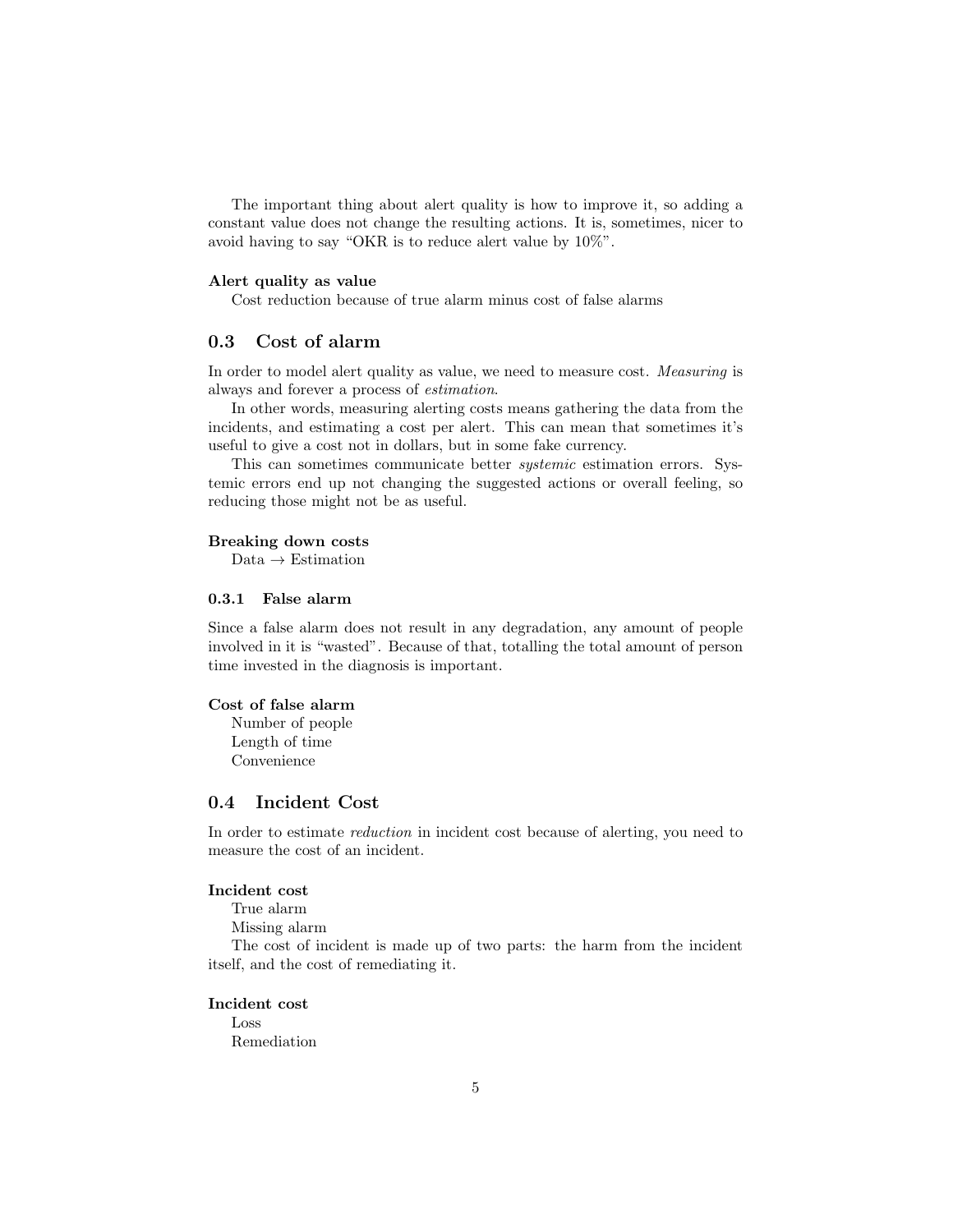#### 0.4.1 Incident disruption

Incidents can have different levels of "convenience". Think of convenience as "amount of engineer dissatisfaction" or "burn-out factor".

This convenience can depend on various aspects, and ultimately on the people involved. Is an incident on Saturday at 4pm worse than one on Tuesday at 2am?

It can also depend on what else these people are doing. Especially an incident which adds distraction or context-switching overhead to an engineer can be harmful.

This is a per-person meausre. It should be aggregated over all the people who had to handle the incident.

#### Remediation cost: disruption

Off business hours? Delaying critical project? Needed for handling the incident?

#### 0.4.2 Work involved

How much work was involved in remediation? By whom? Where was this work spent: diagnosis, test, deployment, etc. This is useful to make sure all remediation work was involved.

# Remediation cost: Work involved

Work to diagnose Work to test Work to deploy

# 0.5 Cost of incident

Separate from the cost of the remediation itself, it is important to measure the harm, or cost, from the incident. An incident means that a service that someone cared about was degraded.

How much caring, how much degradation, and how long, is important. This is separate from how much work it took to remediate.

For example, a one-line fix that took an hour for the automated deployment to finish might have little work, but a lot of time to remediate. In contrast, a fix that took five minutes to deploy, but three people over twenty minutes to develop, takes more work, but takes less long to remediate.

#### Incident loss

Separate from work on incident Harm integrated over time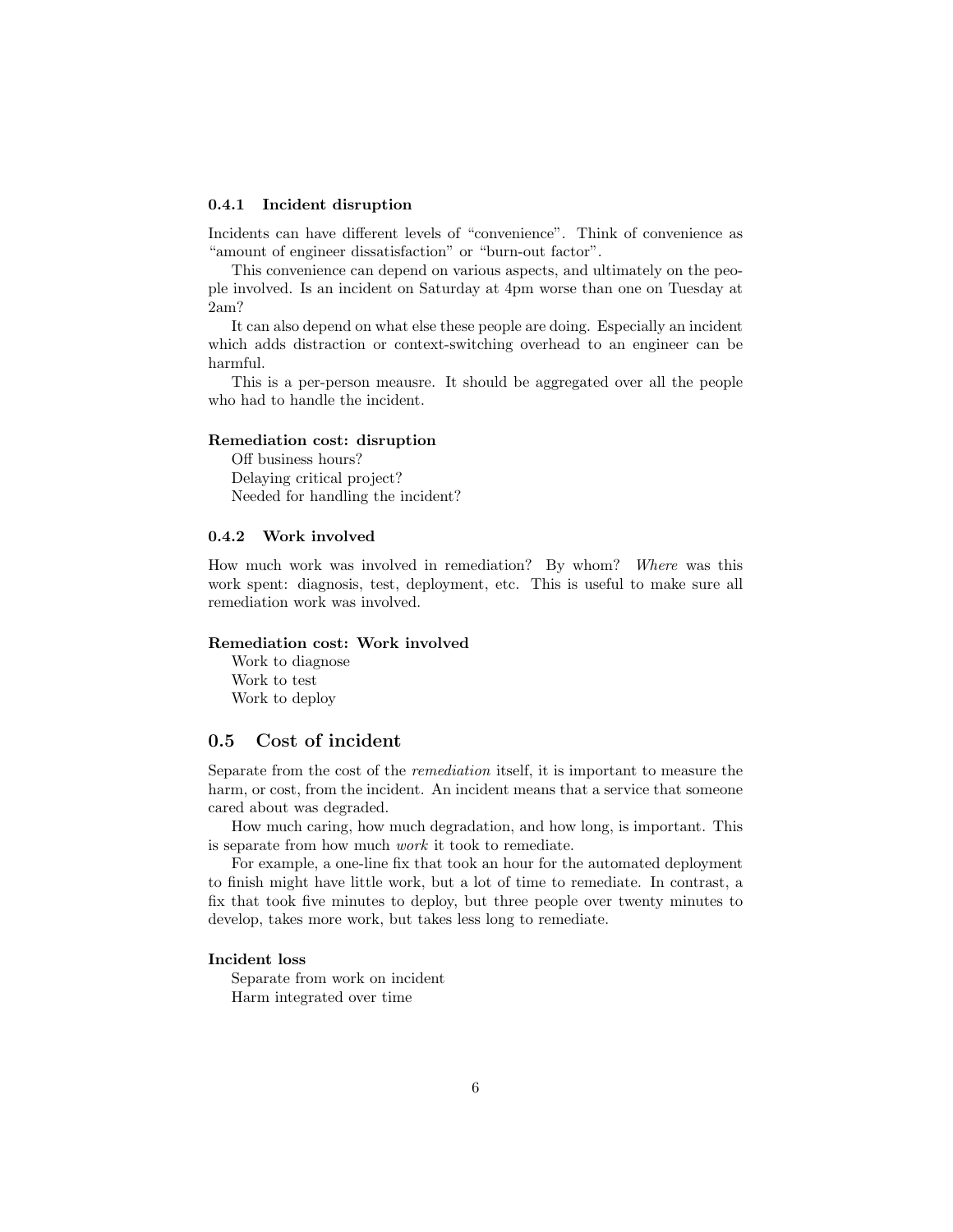#### 0.5.1 Time to detect

The time to detect is another thing that can only be determined retroactively, and sometimes, even then only approximately. This is the time from when a problem started to the time the alert was sent. At this point, the problem is still not clear: someone needs to ascertain it is not a false alarm, figure out what is going on, and how to fix it.

#### Time to detect

Unknown problem

# 0.5.2 Time to acknowledge

The time to acknowledge is counted from the time someone was notified until they acknowledged it. This measures the time needed to take up, if needed, and get enough devices enough access to confirm that the alert has activated.

Modern alerting systems make it easy to "acknowledge" an alert. This time can rise if on-call rotation is not optimal, or if people are not aware that they are on call.

#### Time to acknowledge

Time until confirmation of detection

#### 0.5.3 Time to remediate

The time to remediate is counted from the time someone acknowledged the problem, until the time a solution is in place. This can be tricky to count, especially as partial mitigations are put in.

If there's some sense of the "partiality" of a mitigation, it can be scaled. For example, remediation that fixed 50% of the problem after 1 hour, and then fixed the problem fully in another one, is considered to have taken 1 and a half hours.

#### Time to remediate

Known problem

#### 0.5.4 Harm

An incident's cost to the business can be broken down into two: immediate cost and reputational cost.

#### Cost

Immediate Reputational

The immediate cost is the value of business lost due to the degradation. If there is a payment, or discount, because of missed SLAs, this falls under this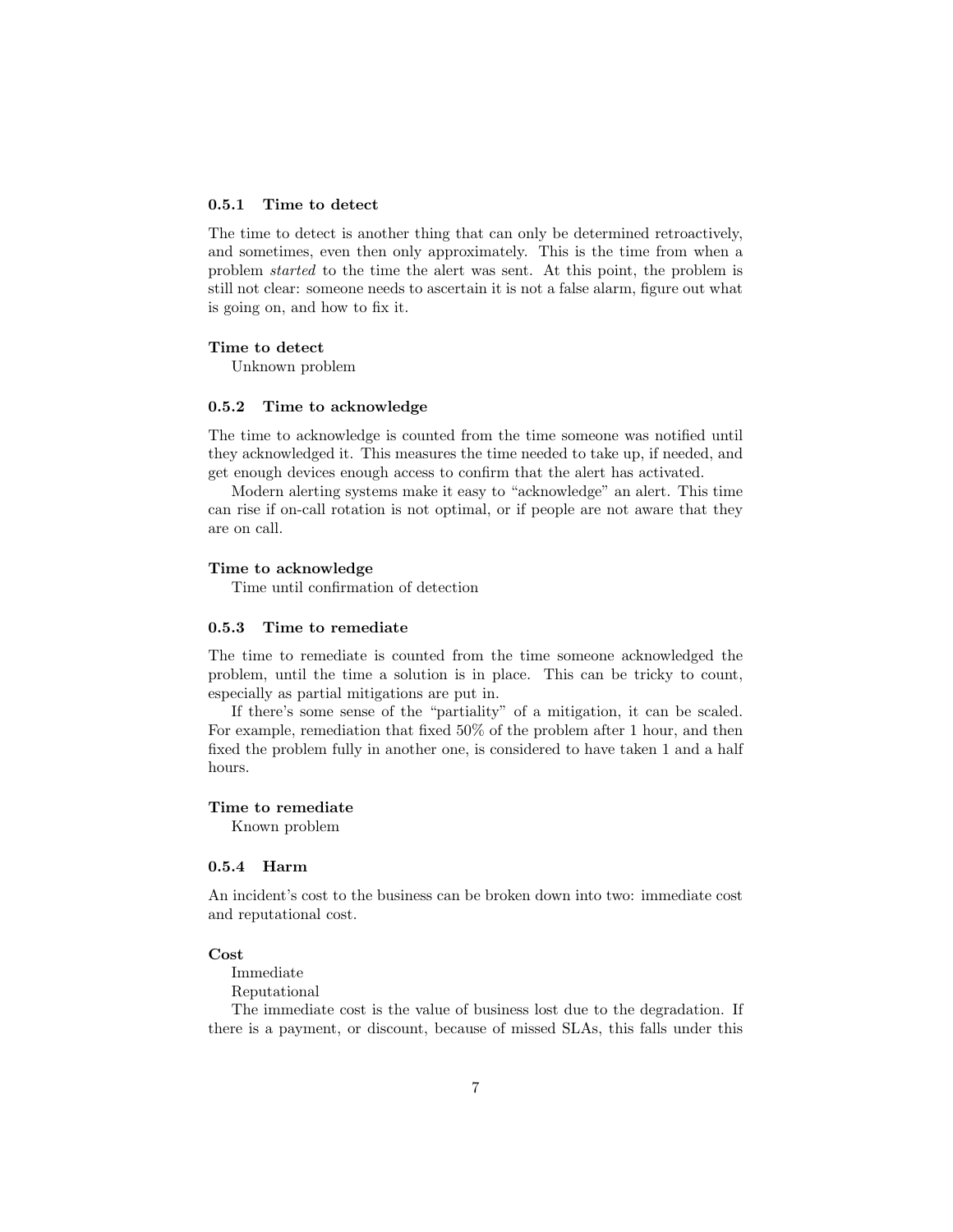category. If there an immediate loss of income, such as lost sales revenue or ad revenue, this is also part of the immediate cost.

Immediate costs are more straightforward to estimate. They are also, usually, not the bulk of the cost.

#### Immediate harm

SLA missed

Business missed

Reputational cost is everything else. Bad customer feedback undoing PR costs. Customers leaving, or reducing their expenditures. Finally, an incident can result in lowered future customer acqusition.

These costs are incredibly hard to estimate. They are also important to estimate, when building a business case for investing in better alerts: ones that reduce duration of degradation as well as its impact.

Problems being difficult are not a reason to avoid them. They are a reason to work harder, and learn more.

#### Reputation harm

Customer feedback Customer continued business New customer acquisition

#### 0.5.5 Secondary incidents

Finally, often while trying to fix one problem, or diagnose it, other incidents are caused. This is normal, expected, and unfortunate.

The costs of these secondary incidents should also be measured.

# Secondary incidents cost

Any degradation caused by remediations/mitigations

# 0.6 Balancing costs

Now that there is a sense of how to measure the current cost of alerts, it is important to see what it is, and how it tracks with other costs. This is the baseline from which to improve, so it is important to understand it. It is also important to understand what the value would be in improving the alerts.

#### Measuring value

What would constitute "better"?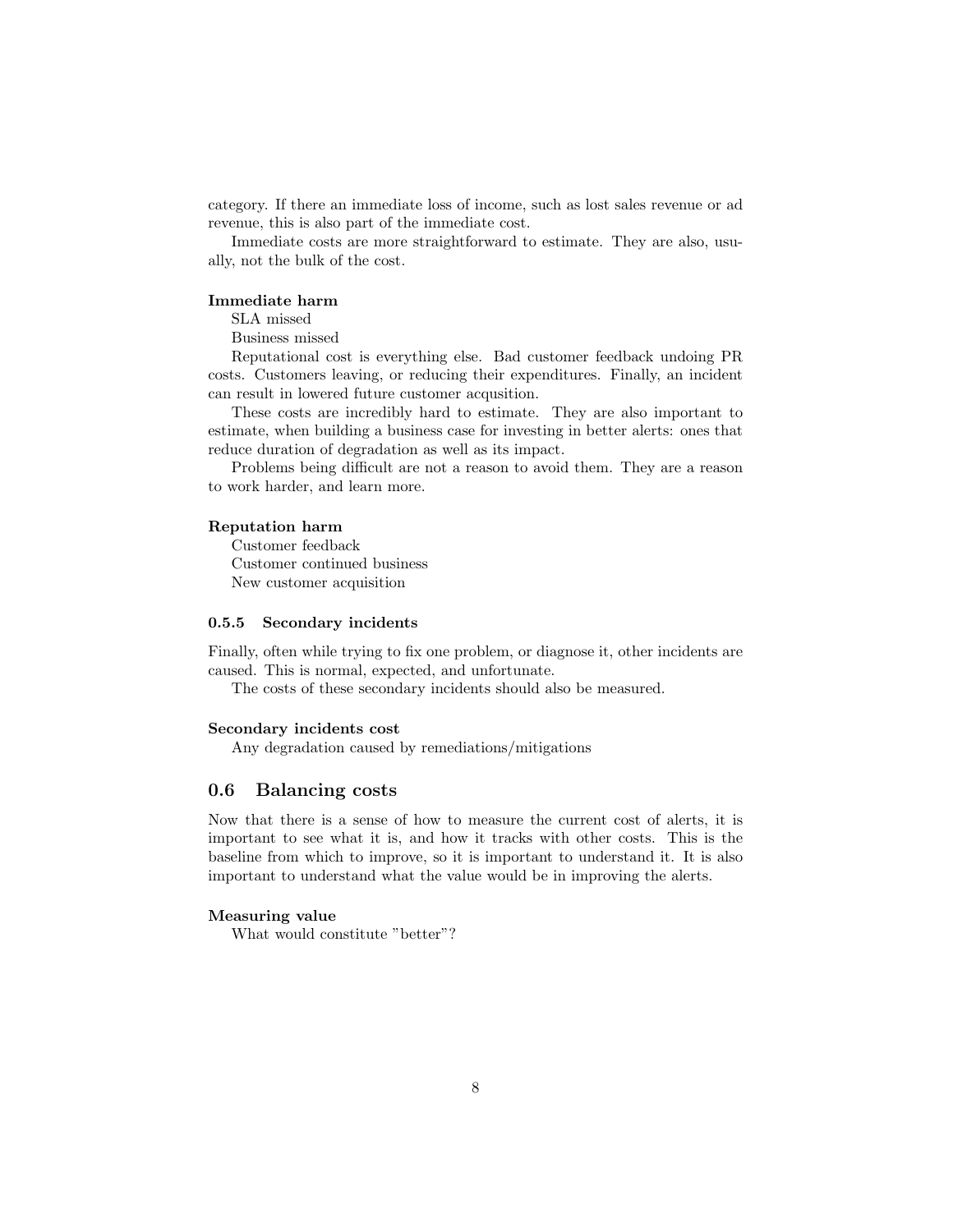#### 0.6.1 Gathering data

The first part is to gather the data. The value in breaking down the metrics is that, ideally, data on each one can be gathered separately.

Some data will not be available, or too hard to acquire. When you need to, give estimates. These estimates should be clearly marked, indicate what they are based on, and include confidence intervals.

#### Gather data

Estimate when you need to

#### 0.6.2 Deciding on priorities

The next step is to consolidate the data, and deciding which parts of it are "bad". These are things that should be changed.

For example, it might be that the time to remediate is low, but time to detect is high. This means that time to detect should be decreased.

These priorities should first, and formost, be determined by business strategic needs. These strategic needs should be translated to the tactical goals: what metrics needs to be reduced, by how much, and what is the value of that.

#### Priorities

Strategy Tactics

#### 0.6.3 Tracking trailing OKRs

Gathering the data about an alert takes time. Getting a good enough sample of alerts takes time.

Any changes you make to alerts, monitoring, reliability, or on-call rotations will not have an immediate effect. Alert quality is a good indicator, but one that lags badly.

It is important track over the long term, but it is useful to have OKRs that are approximate, but easier to measure.

#### Tracking quality

Actual quality: Lagging indicator

#### 0.6.4 Tracking immediate OKRs

There are several things that can be tracked more immediately. For example, counting false alarms is reasonably straightforward. Counting alarms on/off business hours is straightforward. Counting how many alarms had a useful runbook is straightforward.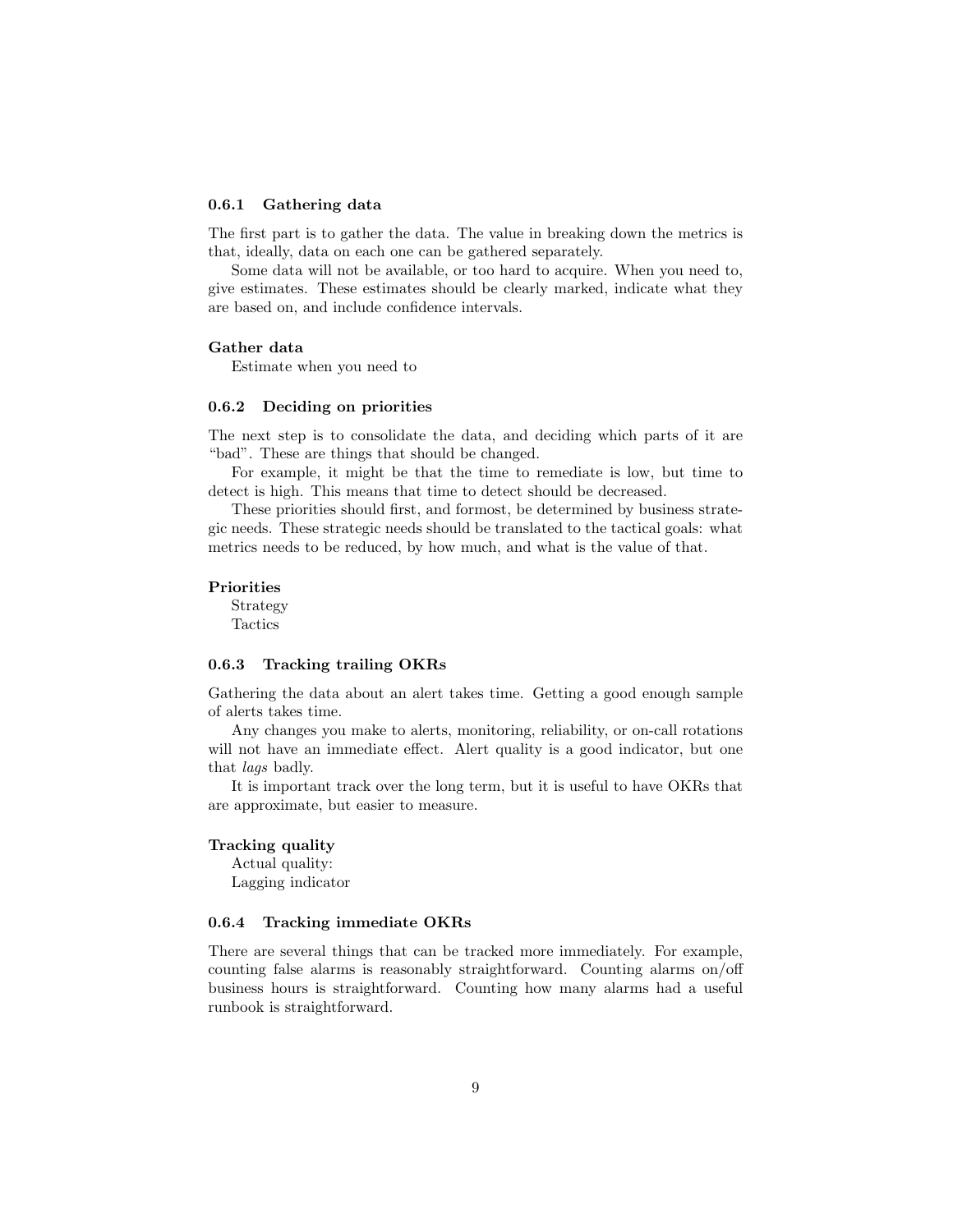None of those are exactly alert quality, but they give quick approximations that can be tracked. Over the long term, check which OKRs track quality most closely. If an OKR is not a good approximation, drop it or modify it.

#### Tracking quality: immediate

Approximate quality Track that

# 0.6.5 Black swans

It is easy to overfit on alert quality. A "black swan" is a rare event with an outsized impact.

Even when measuring alert quality over a medium term, a once-in-a-year event is hard to account for. Those kind of alerts might have a high false alarm rate, but a true alarm can days of downtime.

There are no hard and fast rules here. Only to avoid blindly following OKRs and quality measurements, remembering that they cannot tell the future perfectly.

#### Tracking quality: black swans

Take into account wide "safety margins"

# 0.6.6 Goodhart's law

Alert quality should be carefully not made an instance of Goodhart's law. Tying people's compensations or performance reviews leads to endless litigation and arguing over definitions.

Since alert quality is a lagging indicator, usually this ends up tying comp/perf to approximations which are trivially gameable. This is a good way to shoot the alert quality down hard.

#### Tracking quality: Goodhart's law

Not a target Feedback

### 0.7 Summary

# 0.7.1 Alert quality matters'

Alert quality really matters. Bad alert quality leads to frustrated developers, and frustrated customers.

#### Summary: Alert quality matters

Burn out Customer satisfaction